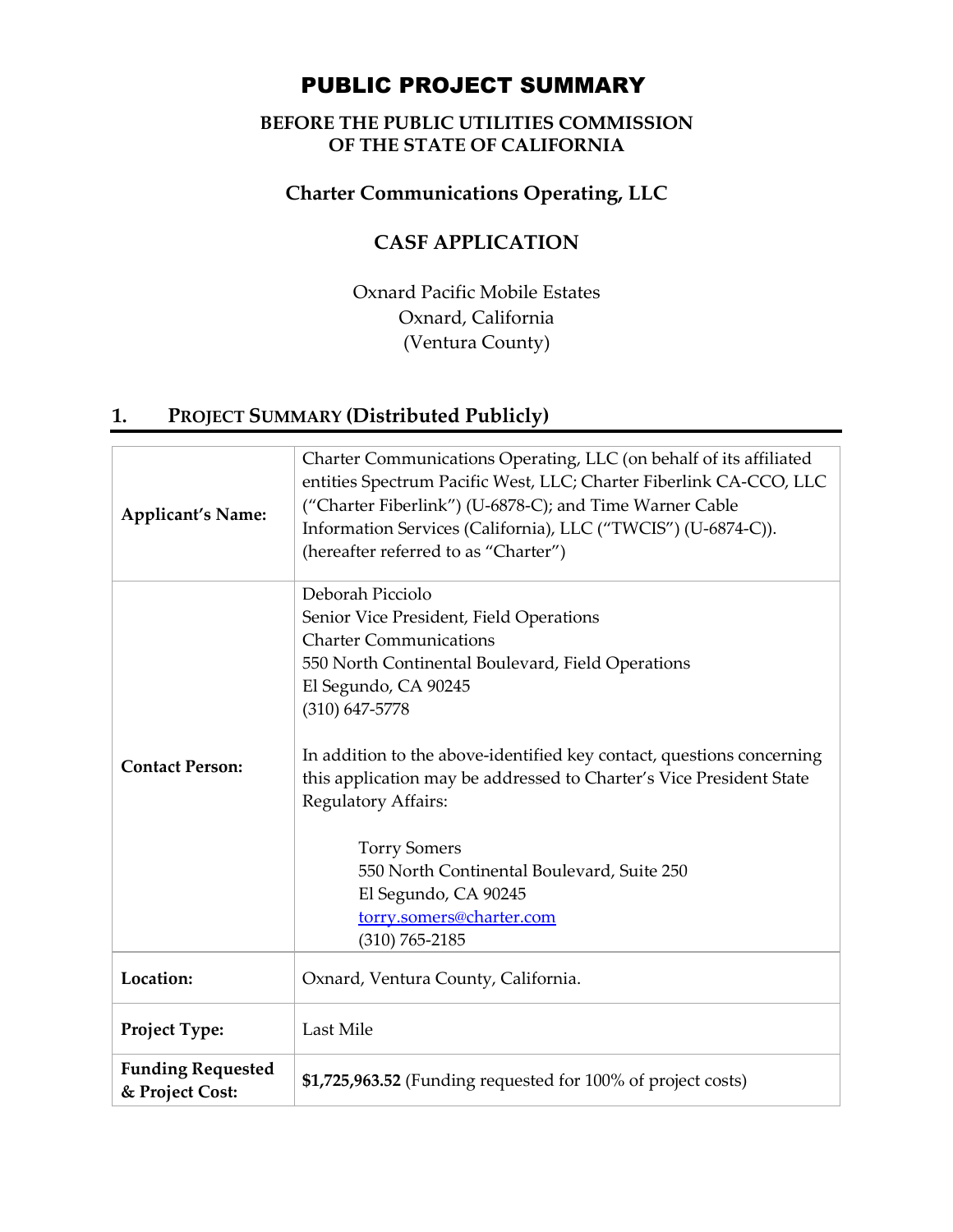### **Project Area Map**

Below is a depiction of the nine census blocks to be served by the proposed project, located in Oxnard, CA. See also the map at **Attachment H** and **Attachment I**, the corresponding .kmz mapping file included in the electronic submission of this application.



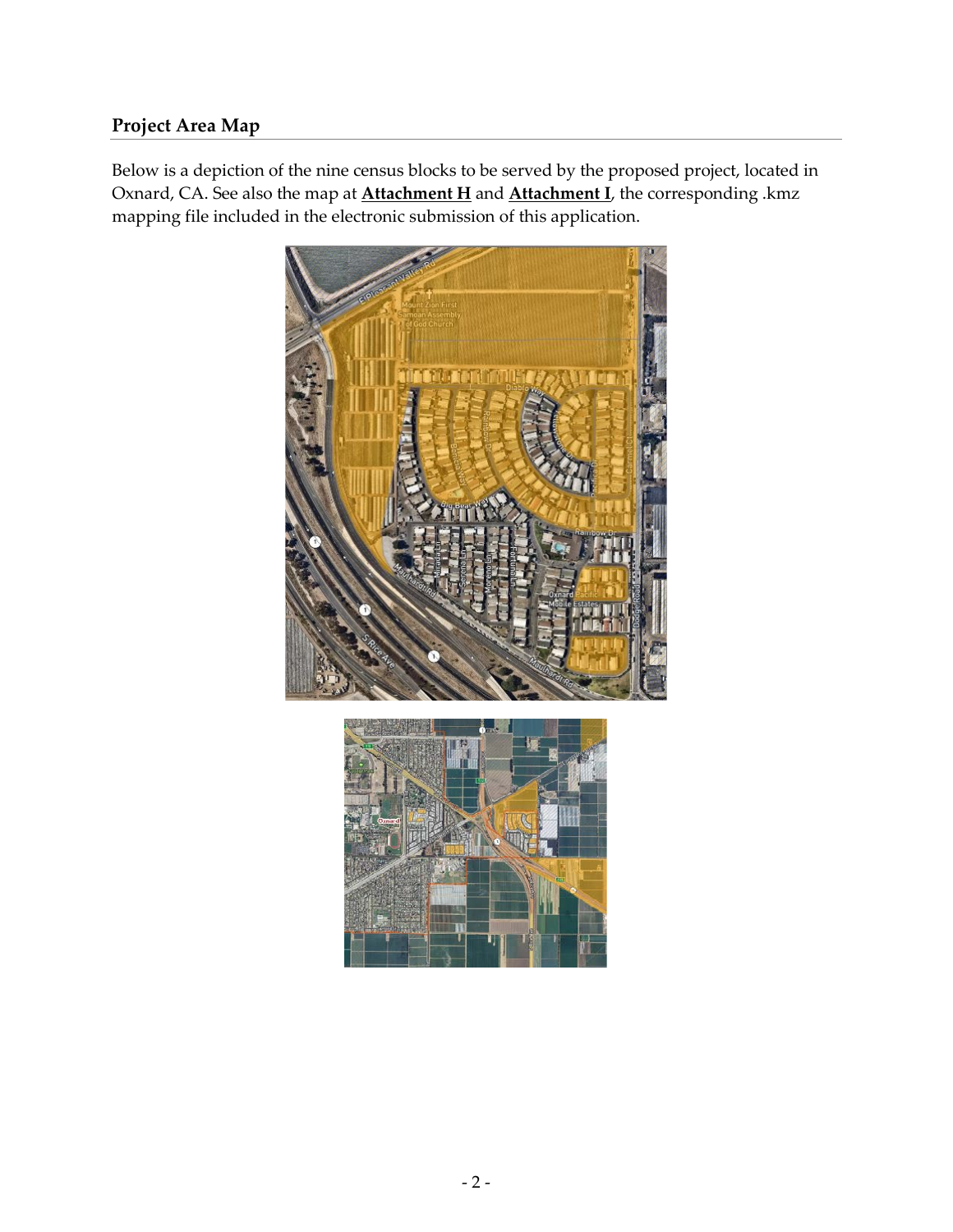#### **Description of the Project**

Charter Communications Operating, LLC (on behalf of its affiliated entities Spectrum Pacific West, LLC; Charter Fiberlink CA-CCO, LLC (U-6878-C); Time Warner Cable Information Services (CA) LLC (U-6874-C) (hereinafter "Charter" or "Applicant") is applying for a grant of **\$1,725,963.52** from the California Advanced Services Fund (CASF) Broadband Infrastructure Grant Account. The proposed project, as described below, will enable High Speed Internet services as well as Voice over Internet Protocol (VoIP) to a total of 171 CASF-eligible housing units (representing a population of 556 as of 2019) in the designated area in Oxnard, Ventura County, California. The **\$1,725,963.52** represents 100% of the projected cost of delivering service to all 171 CASF-eligible households.

Currently, residents of the Oxnard Pacific Mobile Estates qualify as unserved households with no service. According to the Broadband Map, the Median Household Income for the census block group in which the project area is located is \$56,442.

With Charter's proposed project, the 171 CASF-eligible households will be able to choose between Spectrum products with speeds up to 940 Mbps download and 35 Mbps upload. Consumers will also be able to elect services at 400/20 or 200/10 speeds, and qualifying customers will be eligible for Spectrum Internet Assist with speeds of 30/4. There are no anchor institutions or other public facilities that will be served as part of the project.

The project would deploy 3.71 total miles of new fiber and coax plant. This includes approximately 1.98 miles of plant to tie into an existing fiber splice, which is a fiber optic enclosure. One new aerial node will be added at the end of the fiber ties. Within the community, Charter will run approximately 1.73 miles of coaxial plant as the mainline, and approximately 1.69 total miles of underground laterals (not included in the total plant miles) to the individual households. Charter expects to be able to install aerial facilities using existing power poles in the area. Charter believes, however, that it will be required to avoid some older poles and install new conduit as a result of CPUC safety standards.

Other necessary infrastructure enhancements include the power supplies to support the buildout, as well as hub upgrades including fiber optic transmitter and receiver, a CMTS port and all cabling and combiner equipment needed to connect to the system.

Charter does not have existing broadband facilities within the project area but has installed fiber/coax systems, to the west and to the northwest across State Highway 1. Charter does not have facilities to the north or south of the project area. There also are no serviced residential communities to the east of the project location. Plant was never built to the project area based on the cost of providing service to limited households.

Charter does not believe that there are any other providers offering service in the project area above 6/1 speeds and with infrastructure that could be shared for the purpose of deploying broadband services. First, there is limited, if any, other provider infrastructure in the area other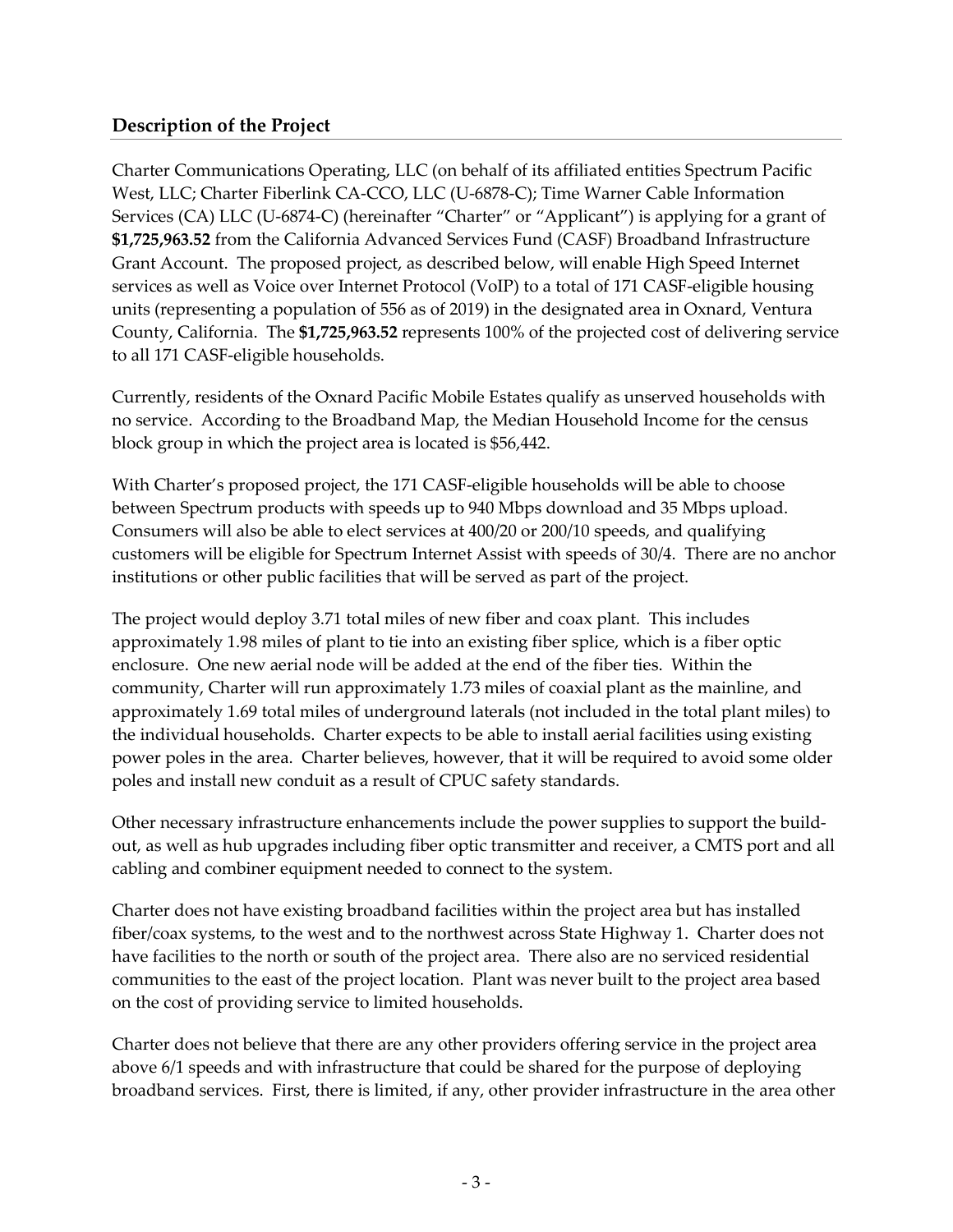than satellite services. Second, Charter believes that while Frontier may have phone lines on the utility poles in the project area, Frontier does not offer broadband services meeting the applicable thresholds for the area to be considered served.

The most conservative estimate of the project timeline is 256 total days. This does not account for overlapping of the design and private property approval stages, or several construction phases. Accounting for these overlapping phases, the project timeline could be 225 days or fewer. There is a risk factor associated with pole engineering and permitting. To the extent that some utility poles may be unable to be utilized, it is possible that some facilities will need undergrounding - the potential for undergrounding is included in the project costs as a contingency item.

#### **Funding Request:**

- **Baseline for Eligible Project (60% of total construction costs).**
- **Presence of Dial-up Only (40%)**: The proposed build resides within an area that is currently not served by any form of wireline or wireless facilities-based broadband with speeds above 6/1. The only available service that may be offered in the project area is DSL service at speeds below the statutory threshold to be considered served.
- **Uses Existing Infrastructure (10%):** The project will connect to existing Charter nearby infrastructure thus avoiding additional costs for infrastructure outside of the project area. The project will also rely primarily on existing poles.
- **Makes a Significant Contribution to the Program Goal (10%):** The project is within a Broadband Consortium region that has not yet reached the goal of deploying broadband service at speeds of 6/1 to 98 percent of households.

#### **Census Blocks Covere**d

| 061110047042001 | 061110047042010 | 061110047042005 |
|-----------------|-----------------|-----------------|
| 061110047042006 | 061110047042011 | 061110047042014 |
| 061110047042009 | 061110047042008 | 061110047042013 |

#### **Zip Codes Intersected:**

93033

#### **Other Issues:**

Charter requests a waiver of the CASF Program requirements that a provider set fixed rates for a 24-month period and waive installation fees during that pricing commitment. Charter instead commits to offering rates for services in the project area that are the same as those offered to all other Charter customers in California. Charter further notes that grant of these waivers is a